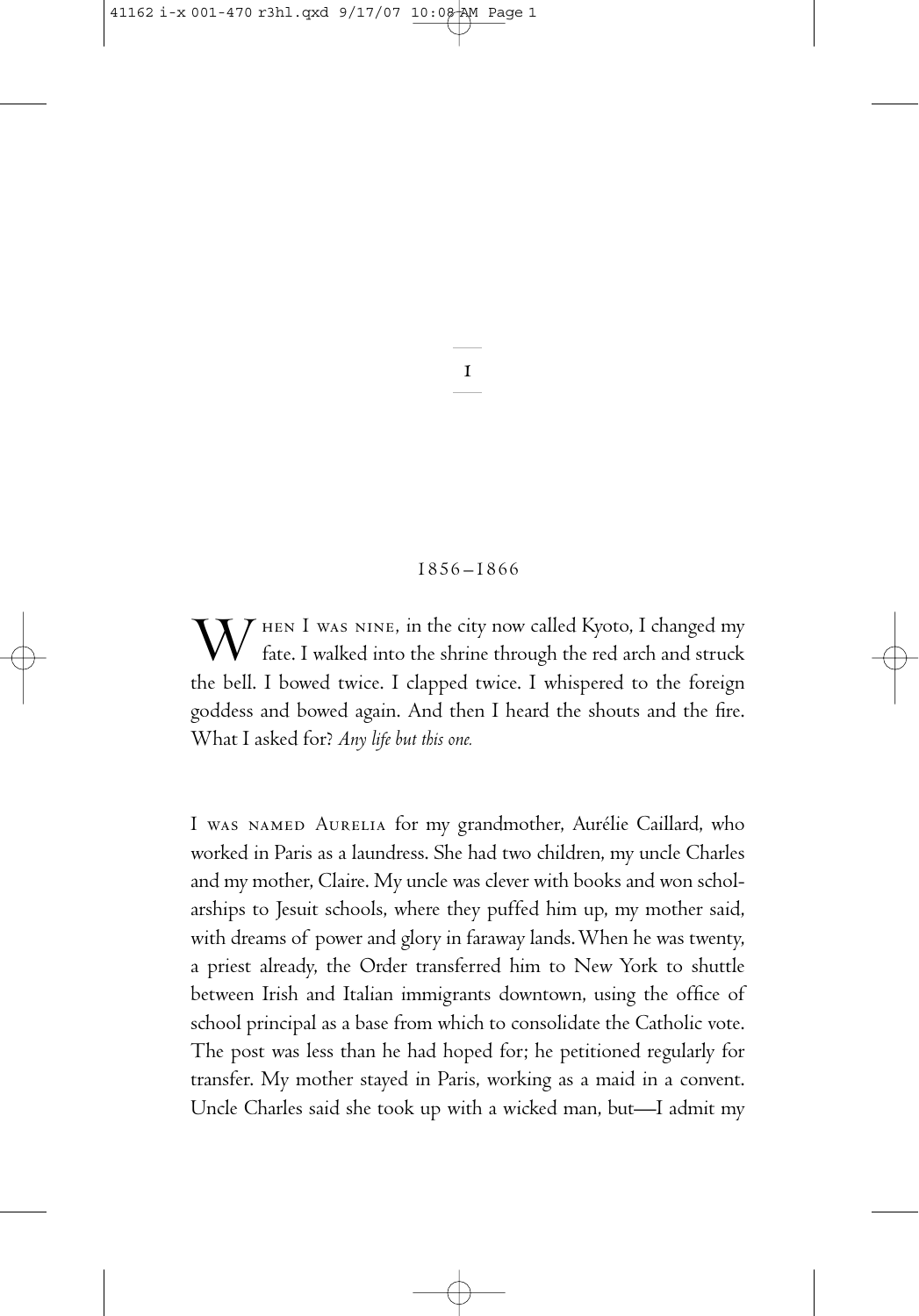bias—I think someone at the church forced himself on her: she was fourteen. My grandmother offered passage money to New York and closed her door.

In 1856, when my mother arrived on Mott Street to wash her brother's floors, my uncle Charles pronounced her a young widow and gave her dead husband the surname Bernard. Early that May she gave birth to me. *Aurelia,* Uncle Charles insisted, not Aurélie. *An American name.*

We lived at Prince and Mott, my mother and I, across from the churchyard, in an attic apartment above Saint Patrick's School. My mother had black hair and black eyes like mine; her round face dimpled on one side in a private smile. Every morning, before even setting water to boil for Uncle Charles, she would lift me up to the sill of the garret window. I loved seeing the high sycamore leaves up close, and far below, the red brick wall around the churchyard, loved wrapping my arms and legs around her shoulders and waist. She was most my mother at the edges of the day; she was a radiant mantle folded around me. She would comb my hair back with her fingers and sing the jaunty song she loved: *Auprès de ma blonde, il fait beau, fait beau, fait beau.*

"But my hair is black! Can I still be your *blonde*?"

"You are my little blond crow," she would assure me.

"Your blond licorice?"

"My blondest black plum."

And then she would set me down and change her song: *Frère Charles, Frère Charles, Dormez-vous? Dormez-vous?* And with that she would pack up her dimpled smile, fold up her radiant mantle, and become, not my mother, but her brother's *bonne.*

Uncle Charles had his office—which doubled as his apartment on the fourth floor, just downstairs from us. He had arranged our quarters this way because he disliked the smells of cooking. He also disliked climbing stairs, but living any lower than the fourth floor would have forced him into more frequent contact with pupils than he preferred.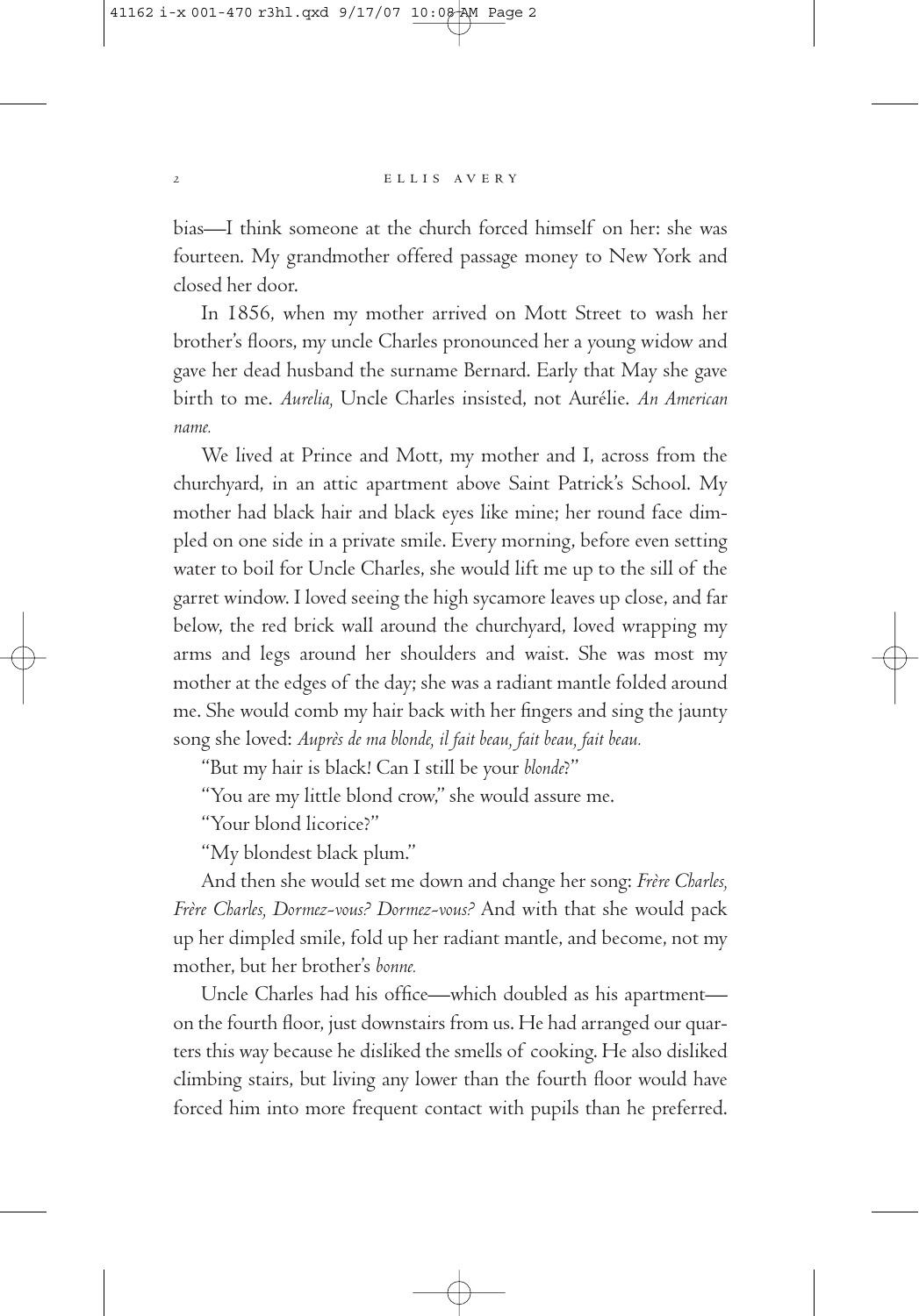41162 i-x 001-470 r3hl.qxd 9/17/07 10:08 AM Page 3

Uncle Charles's features were small and his hands were large; his skull tapered like a fez at the back of his head and he flushed easily. He spoke only in French to my mother and—for my own good—only in English to me, his voice an oboe to my mother's cello. On Sunday afternoons when I was very small, after saying mass for the nuns and eating lunch with my mother and me, he would retreat with me from the spartan back half of his apartment (bedroom, dining room, untouched kitchen) to the nest of his office in front (hundreds of books, one enormous armchair). He would sit me on his lap in the burgundy velvet chair and teach me how to read the English Bible, just as he had taught my mother how to read the French one when they were children. He covered the bricks of tightly printed letters with blotting paper so that only the letter, only the word, only the line before me was visible: *Heaven and earth. Le ciel et la terre.*

Aside from those Sunday afternoons, three times a day we laid out Uncle Charles's meal on a tray, set it on a stand beside his armchair, and ate on our own upstairs. After breakfast, we would clear away the tray and do the shopping, me translating between rapid French and pushcart Italian-English, and then we would come home to make Uncle Charles's noon meal, the richest of the day. If Uncle Charles planned to be home in the evening, we would serve a soup made up from the lunch ingredients, together with bread, cheese, and wine. If he dined out, we would clean his apartment (quickly in back, slowly in front) and borrow his books. At night my mother would read to me, *le cigale et la fourmi;* and when I was old enough, I would read to her as she sewed, *If hairs be wires, black wires grow on her head.*

In the afternoons, once the dishes were washed and the soup assembled, my mother would rest until the schoolbell rang and the pupils clattered home, then go downstairs to mop the classroom floors. All I wanted was to follow her, so she made me a toy mop of my own from a broken broom handle and a tied-on rag, and together we danced with our obliging partners, noisy in the empty classrooms,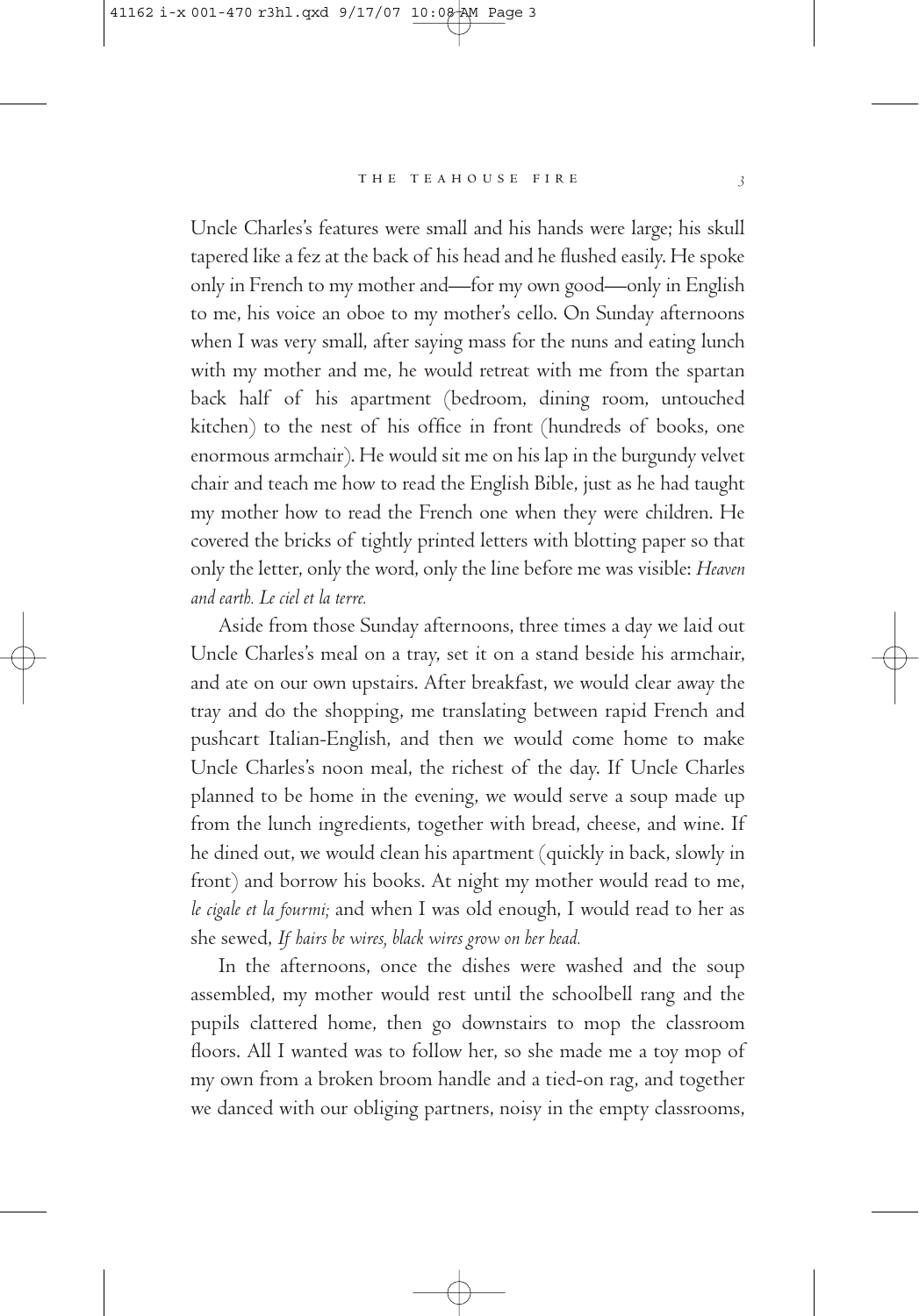quiet in the ones where the nuns lingered, bent over their students' papers.

My mother, though she hid it from them well, did not like nuns. I heard it in the lugubrious way she said the word *nun,* the way she sniffed at their wet wool habits drying on the roof next door. *Les nonnes.* I never learned what her life was like before I was born, when she cleaned for the convent in Paris. Though I was baptized, and sat in the back of the chapel on Sunday mornings when Uncle Charles said mass, and even took my First Communion with a holy shudder, my mother never joined me. She slept or sewed. The morning of my First Communion, when I asked her one last time to come, she said, "Aurelia Bernard. Who is this Bernard, tell me? The Church hates truth, and the nuns hate it most of all."

"Do you want me not to go?" I asked, confused.

"My dear, you need the Church as much as I do. At least until you're grown. You don't have to *bite the hand*"—she said the phrase in English—"but you don't have to lick it, either." *Lick* is *lécher* in French; the word pooled out of her mouth like honey, obscene.

I think she hated having no choice but to feel gratitude. We did need the Church; it fed us, it sheltered us. And in time, it educated me: my mother gave me a Saint Claire medal and my uncle gave me a tartan uniform; I put on both and joined the girls at Saint Patrick's, helping my mother in the afternoons. Once I started school, French became for me, not half my spoken life, but a secret language shared only with my mother as we glided across the floors.

All the girls in my class were Irish but me. Some of their fathers had been killed in the War between the States; some had killed policemen in the Draft Riots the summer I was seven. They were tough, those girls. I liked them: their games and the up-and-down way they talked, like horses and the sea, the way they laughed with each other in secret after the nuns beat them. *She took the ruler to me hand, the cow.*

But one day when I was nine, one of the nuns from another class-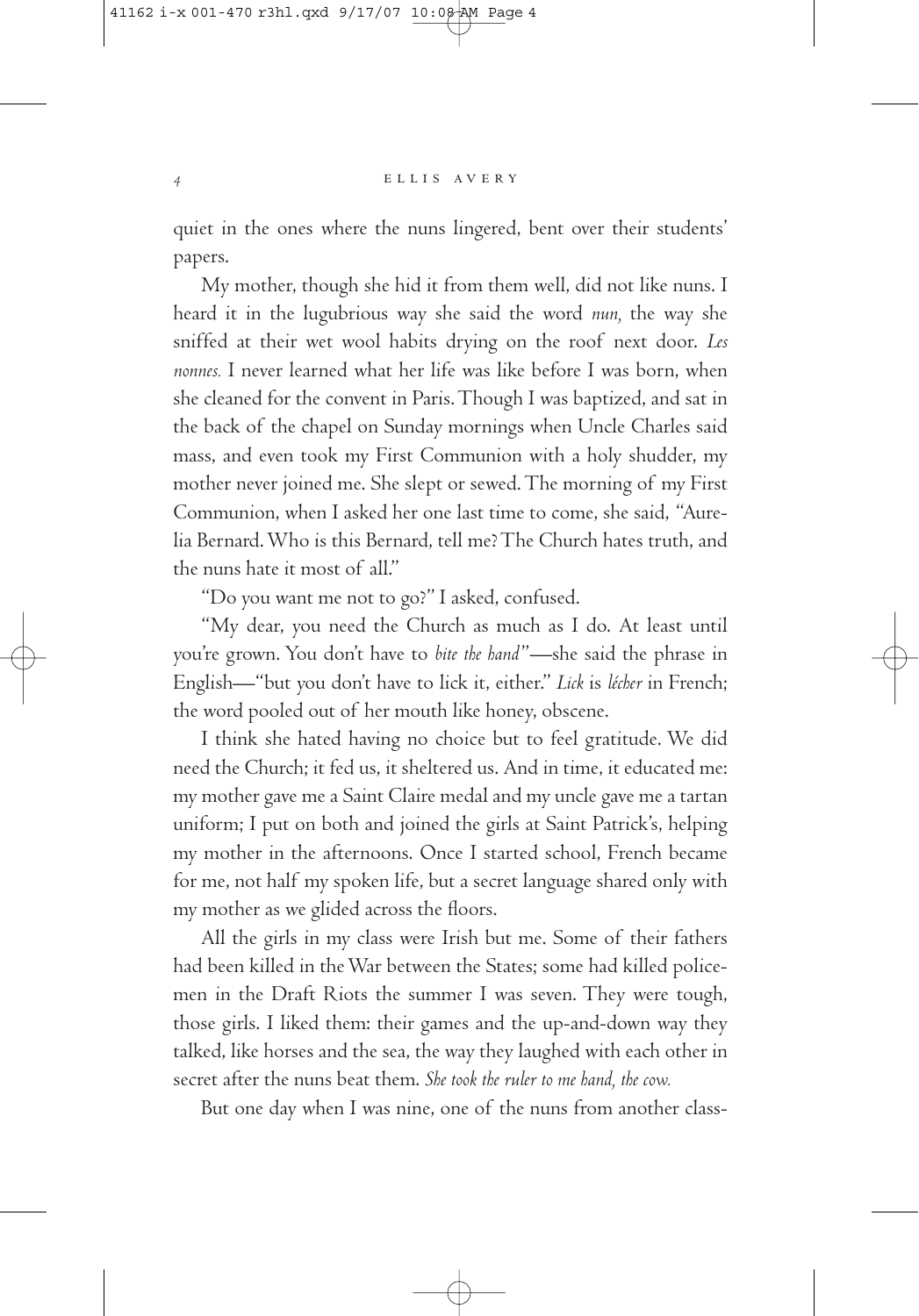room came to show us a book of etchings of the Vatican. She asked my name. "Aurelia Bernard? Oh, I didn't recognize you without Claire," she said, holding an imaginary mop in both hands, gesturing. "Please give my regards to your mother."

I don't think she meant me harm, but at a desk nearby I saw one of the Irish girls take up the gesture and laugh. And after school a chorus of girls giggled behind me, their fists stacked one on the other in front of them, their arms circling as they cried, *Mopper! Mopper!* Our ballroom afternoons sounded grubby in their mouths. I walked stiffly upstairs, and a last girl called my name. I turned and saw piefaced Maggie Phelan laughing with her friends. "Please give my regards to your *mopper*!"

"Leave me alone!" I said.

41162 i-x 001-470 r3hl.qxd 9/17/07 10:08 AM Page 5

*"Leemie alone!"* she mocked as I turned the corner, forcing myself not to run. I climbed upstairs and crawled into my mother's bed to hide. I pressed my face against her warm back: it was a comfort, her smell of soap and lemons, the purring stutter of her breath. My mother's afternoon naps were getting longer and longer, I noted, trying to be patient. I wanted so badly to tell her, to be reassured by her, defended. My mother stirred, coughed into a handkerchief, and petted me. "You look sick, *ma petite,* what's wrong?"

I opened my mouth to tell her, and couldn't. Instead, I heard myself saying, "I don't really help you so much, when we clean together downstairs. What if I did some of your morning work in the afternoon instead, like bringing in the water and the coal?"

"Hm, then maybe we'd have time to shop together in the morning before school," she mused. "I think Mrs. Baldini is cheating me." I wanted to protect my mother from all the Phelans and Baldinis in the world; I wanted the coarse, chewy English words to be easy for her the way they were, miraculously, for me. She looked reluctant for a moment, and then embraced me tightly. *"Ma petite,"* she said, "carrying such heavy things. It isn't right that a young girl should work so hard."

"I don't mind," I said. "I'll make lots of little trips." As she nodded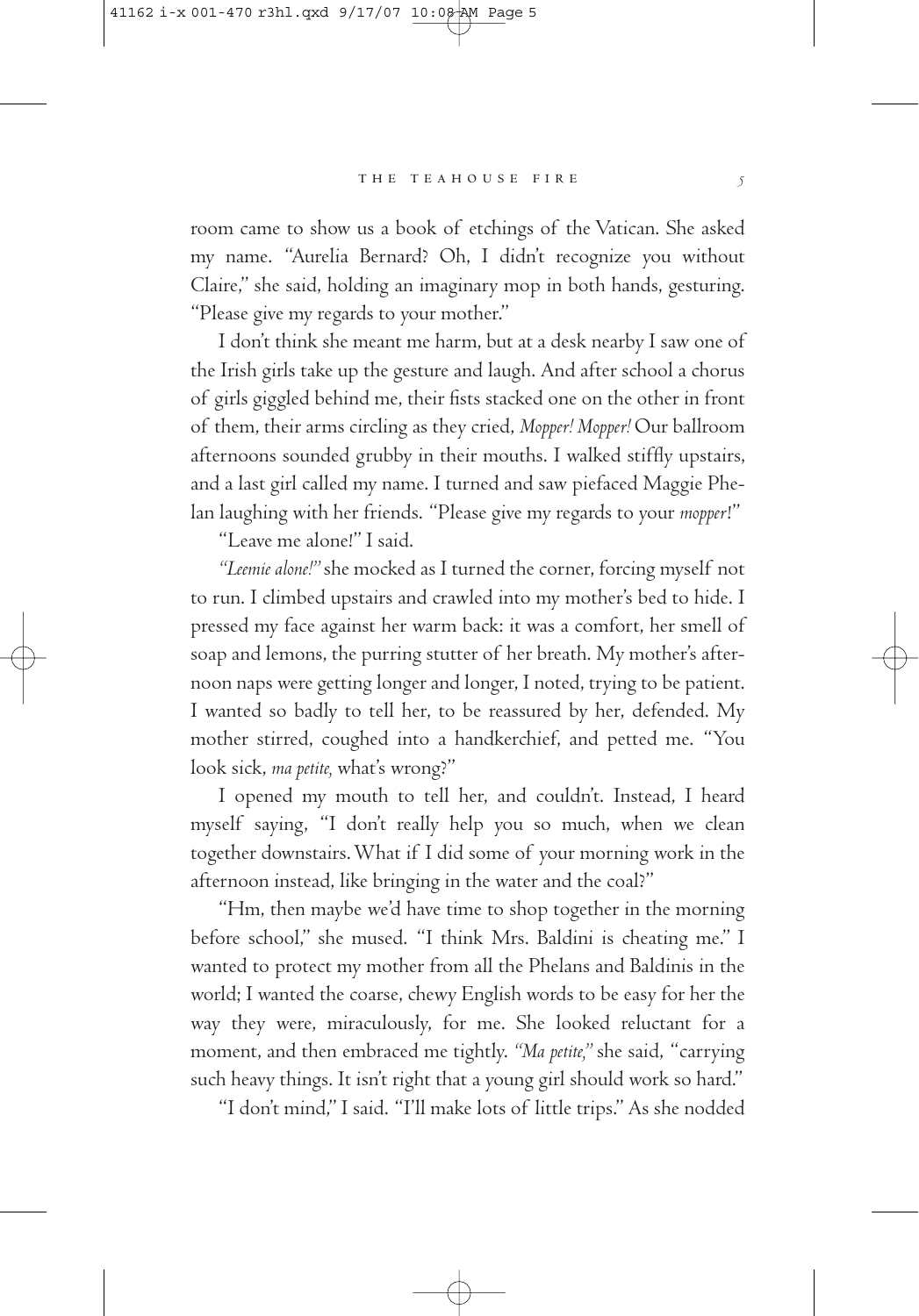slow assent, I felt as if I had gotten away with something: with not having to be embarrassed by her and not having to hurt her, either. My love and calculation formed a black wad in my throat. I held her close and said, "I'll start today."

Exchanging my school uniform for a smock, I made my mother's bed after she went downstairs to the classrooms. I poured the stale water from the kettle into the dishpan and brought down the next day's fresh water from the barrels upstairs: it had rained recently, and the roof was closer than the tap outside. I took the scuttle to the cellar and brought up all the coal I could carry. I took the chamberpots downstairs and emptied them into the outhouse, washed them at the tap, and brought them back again, panting my way up to the fourth and fifth floors. When I returned Uncle Charles's pot, he looked up from his armchair. "Tell your mother I'd like you both to join me at dinner tonight," he said. His urine smelled worse than ours, I reflected on my way upstairs; I would have to ask my mother why. I explored our apartment when I was alone in it: brushing aside a handful of crumpled handkerchiefs, marked as if with rust, I dug out the basket my mother kept hidden under her bed. It held a pretty brown half-sewn dress, I discovered, just my size, with brown velvet ribbon at the waist and cuffs. Beneath it lay a rag doll wearing the same dress, made of white cotton with drawn-on features—brown eyes like mine—and a velvet kerchief in place of hair. Wriggling with delight, I returned the dress and doll to their hiding place, scattering the handkerchiefs again to cover my tracks.

Just as I crawled out from under the bed, I heard slow feet up the stairs and then my mother returned, flushed from the work below. "You did so much, my sweet," she said. "Shall we heat up your uncle's dinner?"

I told her of Uncle Charles's strange request, and she pursed her lips, amused and quizzical. "Has Sunday come early this week?" She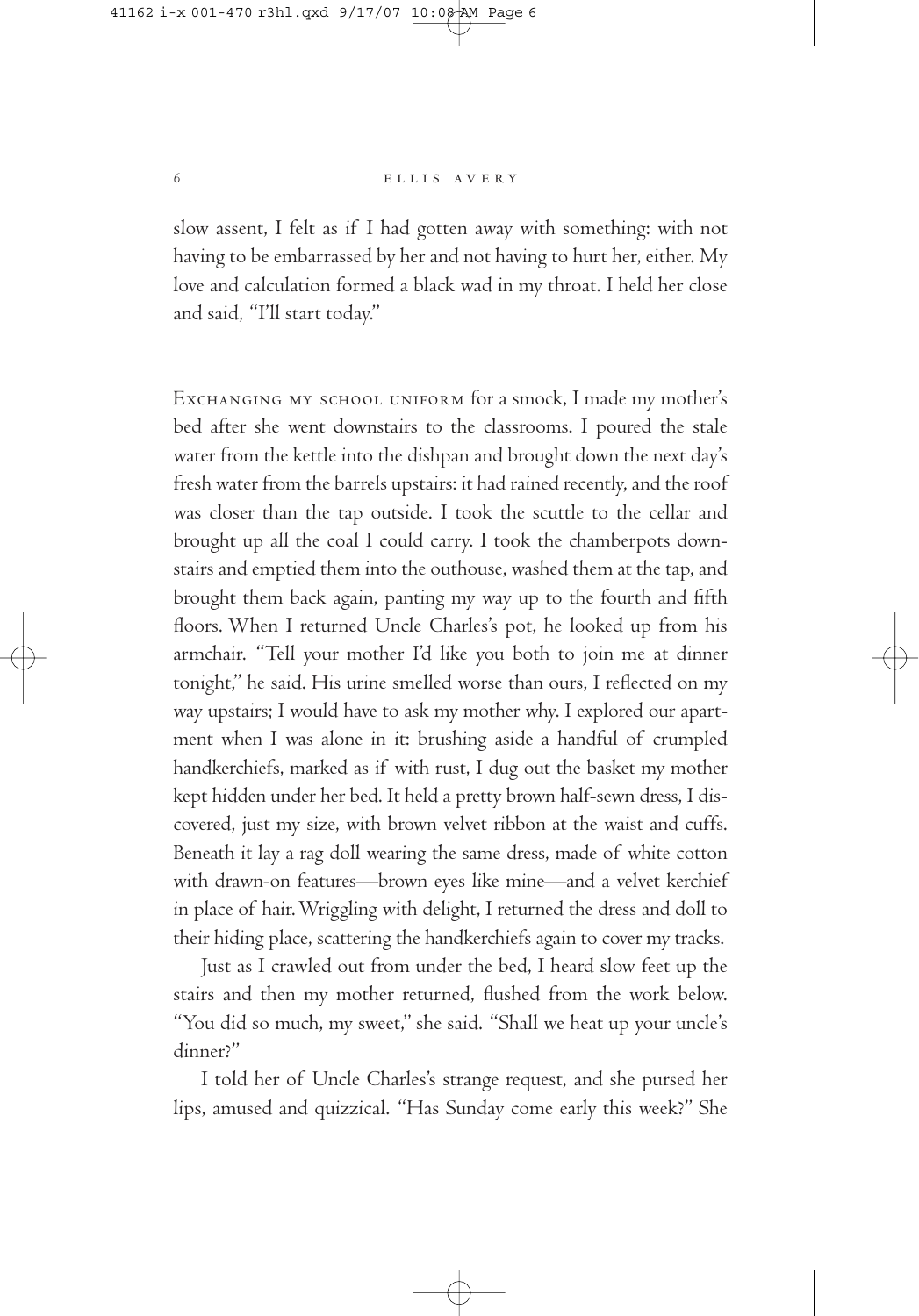41162 i-x 001-470 r3hl.qxd 9/17/07 10:08 AM Page 7

glanced at the pot on the stove. "Well, soup for all, *quand même*," she decided. "He should have spoken up sooner if he wanted something else. Whatever does he expect us to wear?"

AT UNCLE CHARLES's little-used table, me in my tartan and my mother in her good dress, we leaned forward, fidgeting through the long blessing. Then Uncle Charles began eating with a bachelor's silent, methodical speed, and my mother followed suit, leaving me to rock in my chair with frustrated curiosity. The two of them locked into what could have been called a contest if it weren't for my uncle's tonsured dignity and my mother's wry grace. When Uncle Charles had emptied his bowl, he set down his spoon with a rap, which my mother answered instantly, and the two of them surveyed each other with arms crossed over their bellies. "Well, that was fun, Charles; I don't see how you can bear to eat alone every night," said my mother.

My uncle offered a sniff of acknowledgment and began speaking in his preaching voice. "As you know, I have for some time sought permission to serve our Lord in a capacity commensurate with the gifts He has seen fit to bestow upon His creature."

*"For this I speak four languages?"* my mother mocked. "I haven't forgotten."

My uncle took a deep breath to continue in this vein, but then his joy burst forth in a shuddering exhale. "This morning I received a letter," he announced simply.

"You beat out Brother Michael, didn't you?" my mother needled.

"I have been chosen," Uncle Charles said, reddening, "to follow in the footsteps of the Blessed Saint Francis Xavier. To minister to a lost flock. To convert the heathen in a land that has finally opened her doors to the West." He leaned back in his chair and sighed. "It's not for me to say why Brother Michael's prayer went unheard while mine has been granted." As he looked heavenward, my mother flashed me a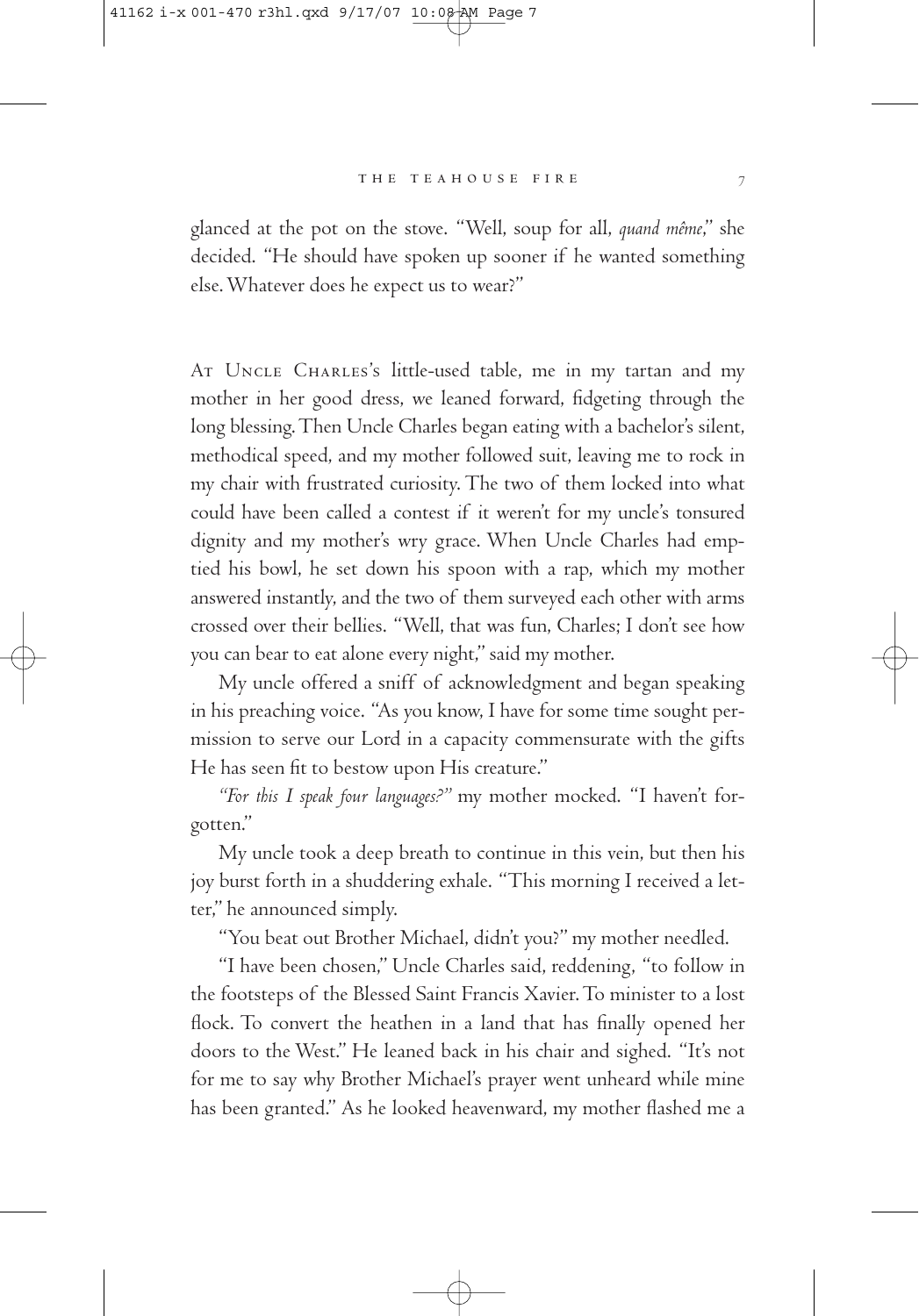knowing smirk, which drained out of her face as she began to realize he was serious. "This afternoon I booked passage for all three of us," he said. "We leave for Japan in six weeks."

I dropped my spoon. Japan? My mother went white. What would she do, my mother, who could not serve a Sunday meal on a Thursday? Scream at him, curse him? Fling her glass of wine in his face? But instead she slowly pouted out her lip and rocked her head to the side, as if gauging her store of flour—as if to say, *We can stretch it.* And with uncharacteristic hesitation, she asked, "Do you think it's good? For the girl?"

"What could be better than to serve our Lord? Aurelia has the gift of languages, and you have"—he paused, groping—"the gift of the hearth." My mother, irritated, closed her eyes and pressed her lips together, and Uncle Charles chastised, "It is a blessing to be called to do God's work." His ruddy face shone, and then he looked down at me. "Now, the world is full of people who can speak French and English, but if Aurelia can learn Japanese as readily—"

"You could support yourself as a translator," my mother said. I saw relief for me in her face, and something gentler than envy.

"The Church has a place for all Her daughters, even the most unfortunate," said Uncle Charles, looking at her pointedly. My mother's nostrils flared. "Any order that Aurelia felt called to would be the richer for her learning."

"Or you could marry an ambassador," she daydreamed.

"In any case," said Uncle Charles, "the Order, at my request, has given us a second copy of the grammar with which they have provided me. Learn what you can," he said, passing me a black and gilt book stamped with the word *Nippongo.*

"Aurelia, thank your uncle and go upstairs," said my mother. "I'm going to talk with him for a while. Here, take a candle."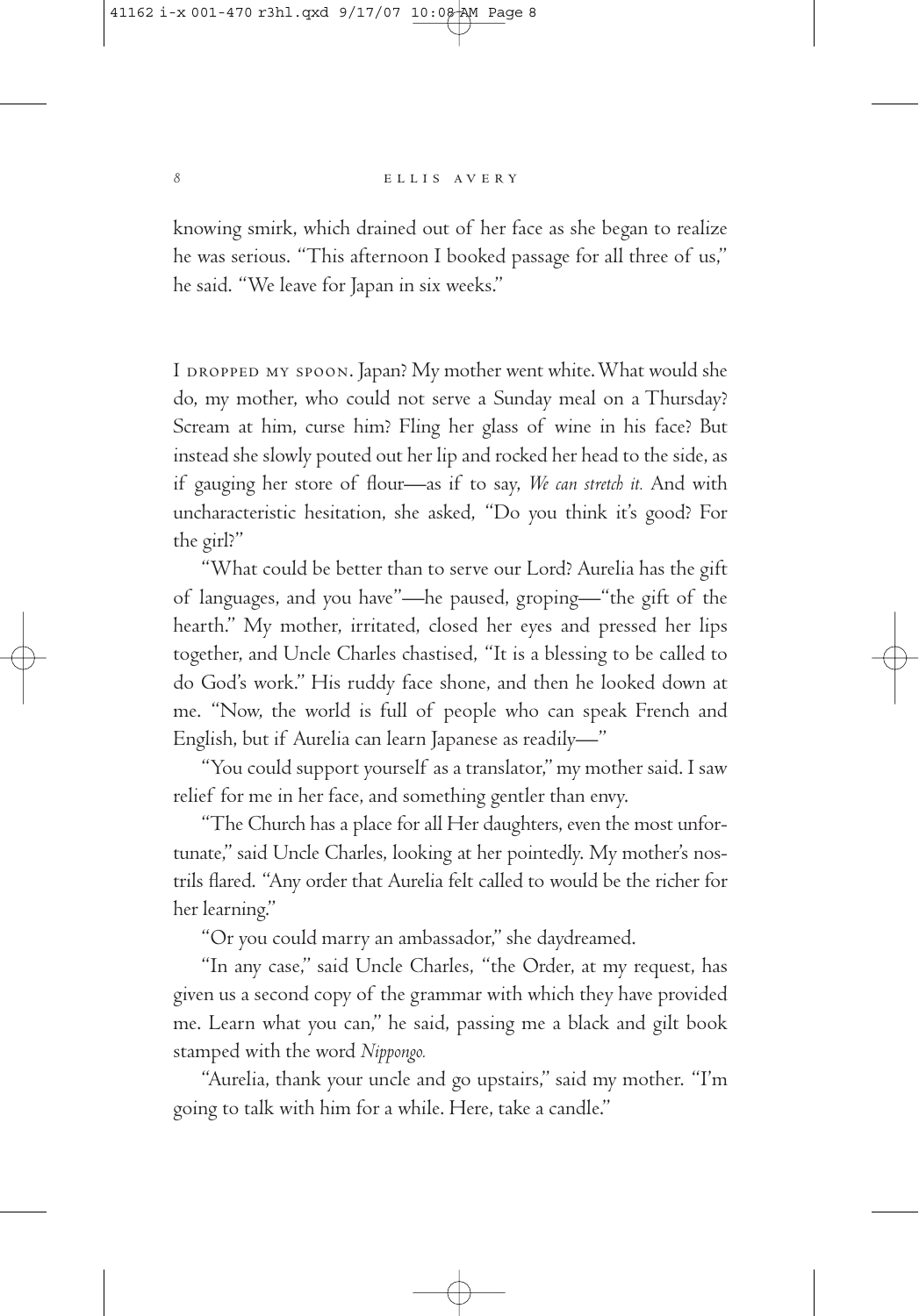41162 i-x 001-470 r3hl.qxd 9/17/07 10:08 AM Page 9

. . .

I pressed my ear to my uncle's closed door, almost falling in as someone opened it. "Go," said my mother, standing over me. "Now."

I LAY IN MY BED by candlelight with Mr. Nippongo's book. The blocks of text were sprinkled with drawings of parasols, pagodas, men in dresses called *kimono,* singular and plural, women in *kimono* and sashes called *obi.*The ladies were pretty as painted china plates: when I closed my eyes, I could see them in blue and white. In our pagoda, Uncle Charles would live on the ground floor and my mother and I would live upstairs, sleeping each night under our little tiered roof. Oh, to live up only one flight of stairs—and to never see Maggie Phelan again! I clutched the book to me, lighthearted and fierce.

I woke again halfway when my mother came in. She rustled in the room, kissed me, and blew out my candle. I heard her cough in her bed and spit into a handkerchief; it fell to the floor with a soft wet slap.

Six weeks later I stood by her bedside. "Look, I wore my dress," I said.

"You look very pretty," my mother said drowsily. "Do you like the velvet?"

"It's soft." I nodded.

"Do you have a name for your doll?"

"Clara," I said, holding her up for my mother to see.

"Hello, Clara," she said in English.

I remember the attic, the wind in the sycamores, the vagrant bolts of light from the garret windows, the bright air buzzing with dust. A patchwork quilt from the nuns' box: red squares spreading in diagonal stripes on a field of soft white cotton. Under it: my mother. "I'll take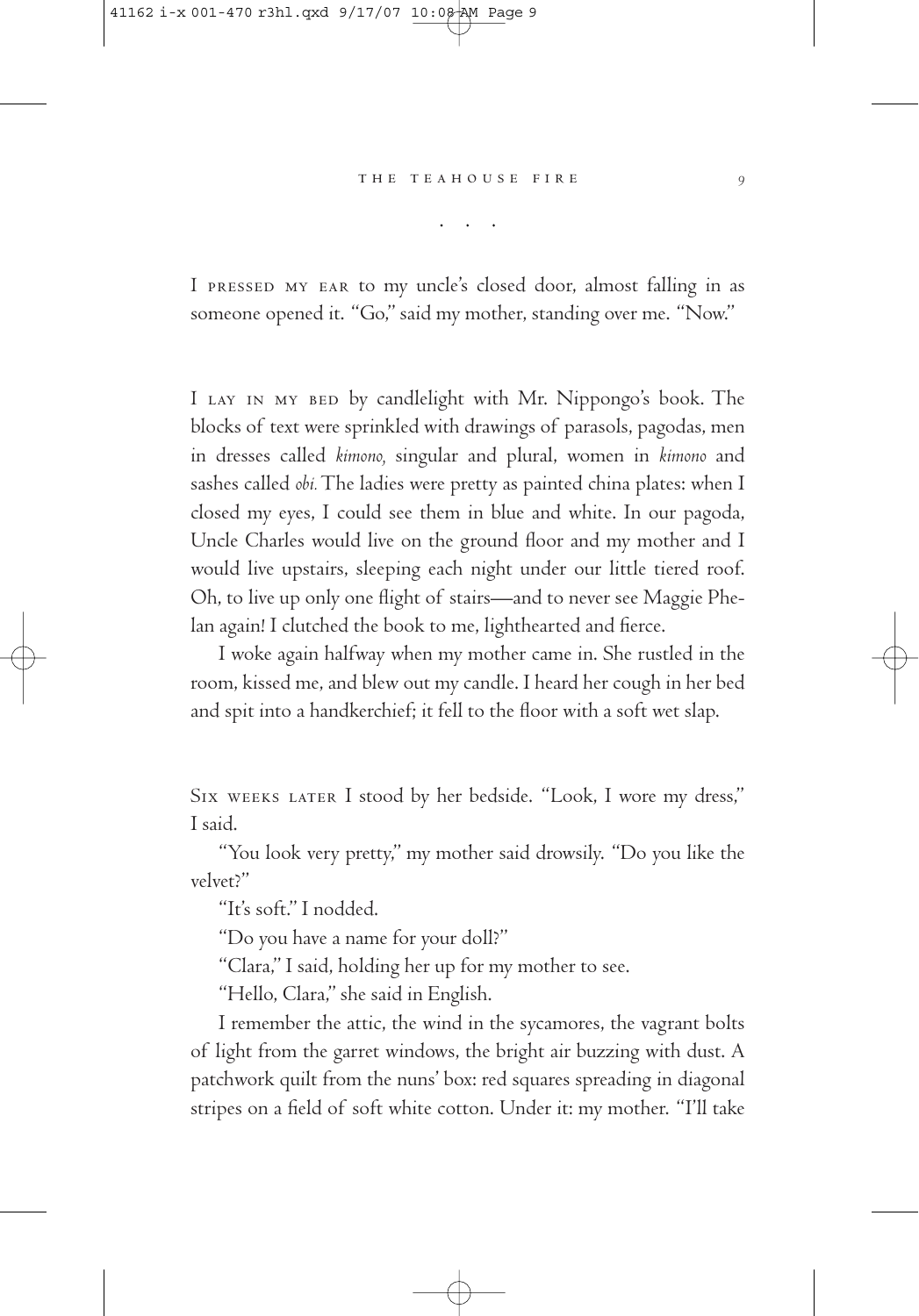the next ship out," she promised. "I'll be there before you know it." Her face was hot and flushed; her body seemed so flattened, so small in the sea of Irish Chain.

"But I could go later, with you," I insisted.

She looked pained for a moment, then merry. "I think your uncle needs you to come with him," she said. "He'll never say it, but I think he'd be afraid to try learning Japanese without you." I laughed. "No, it's true: you're younger; it'll be easier for you."

"If you'd come to New York when *you* were younger . . ." I said tentatively.

"I wouldn't have had you, *ma blonde.*" She reached with effort to finger my black hair. "You are the best thing that's ever happened to me," she said. "My *bel accident.*" She was always tender with me, but never solemn like this. I scratched my nose uncomfortably.

"Uncle Charles did the right thing by both of us," she said, out of nowhere. "Did you know, he booked two cabins on board? The cheaper thing would be to put us in the front of the ship, where all the servants room together. That's how I came to New York. It can be trying, for a woman alone; I imagine your uncle didn't want any more *accidents.*" Because she laughed, I laughed, too, uncertainly. "So you'll get the cabin we'd have shared. What do you think of that, having a room to yourself ?" she asked.

She closed her eyes and lay quietly, and I cuddled under the redand-white quilt. "I'd rather stay here with you," I said.

"My precious child," my mother began softly, and then she seemed to gather force; her black eyes flew open and she broke off, hissing, "If anything ever happened to me, you'd be at the mercy of the nuns. I can't have that on my conscience."

"I don't understand," I said, burrowing my face into her neck.

"You will," she sighed. And then, very seriously, pushing me back a little to look at me, she said, "Is there anything you ever wanted to ask me?"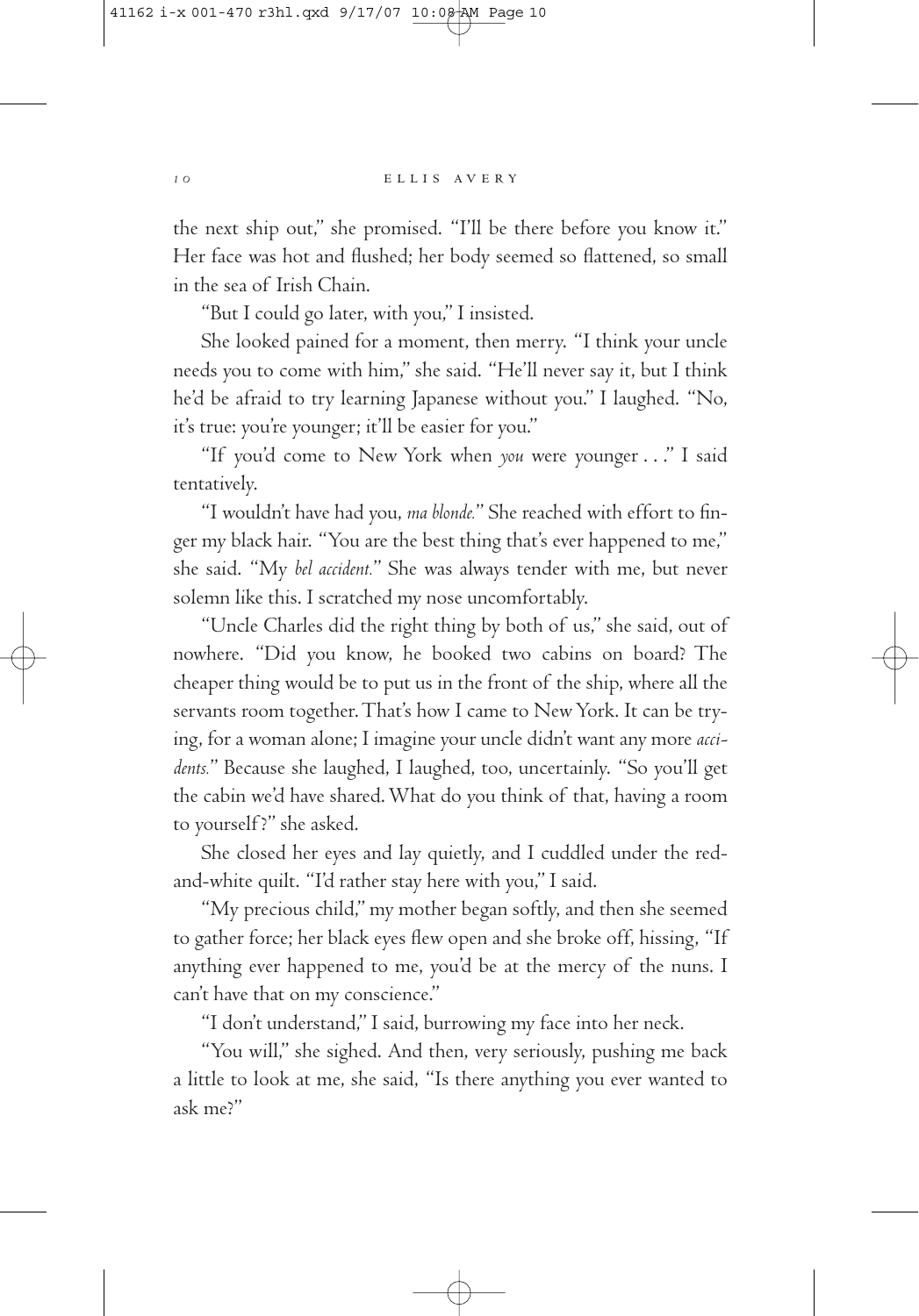41162 i-x 001-470 r3hl.qxd 9/17/07 10:08 AM Page 11

I looked her in the eye. I couldn't think of anything. And then I wriggled closer and whispered a question, and my mother laughed and hacked. "Oh, God, my Aurélie. Because he drinks coffee, darling," she said, brushing tears of laughter from her eyes and blood from the corner of her mouth.

When we had both caught our breath, she patted her shoulder for me to rest my head while she told her story. "When I came to this country," she said, "I got sick off the side of the boat so many times. All the adults did. You'd feel your stomach start to swoosh around inside you and—quick—you'd make a run for the railing. Meanwhile all the children raced around like it was Carnival. *Hurrah!*" she said, in a piping little voice. *"The boat's rocking like a pony, and our parents are too sick to keep us in line!"* We laughed again; she coughed and said, "It's better this way. If we were sailing together, I'd be so jealous—you prancing around, me throwing up—but this way I'll get to hear all about your adventures when I can enjoy them properly."We heard Uncle Charles's impatient tread up the stairs; she hauled her thin arms around me and clasped me so hard I gasped. "Now, *va-t'en,* shoo," she said, pushing me out of the bed. "I'm going to let your uncle say a prayer for me and I know you'll fidget." I shooed.

So many firsts all at once! My first trunk. My first ship, the *Lafayette,* just like the street in our neighborhood. My first telegram, before we even steamed away—Uncle Charles's, actually, but I had never seen a messenger boy up close, or his little leather satchel. My first view from the water of the pillared city where I was born. My first view, on all sides, of the sea.

My first room to myself, as my mother had promised: a tiny, windowless cell containing a stacked pair of bunks with high walls like the sides of a crib. I named the top my bedroom—my first ladder!—and the bottom one my parlor, like a fancy lady.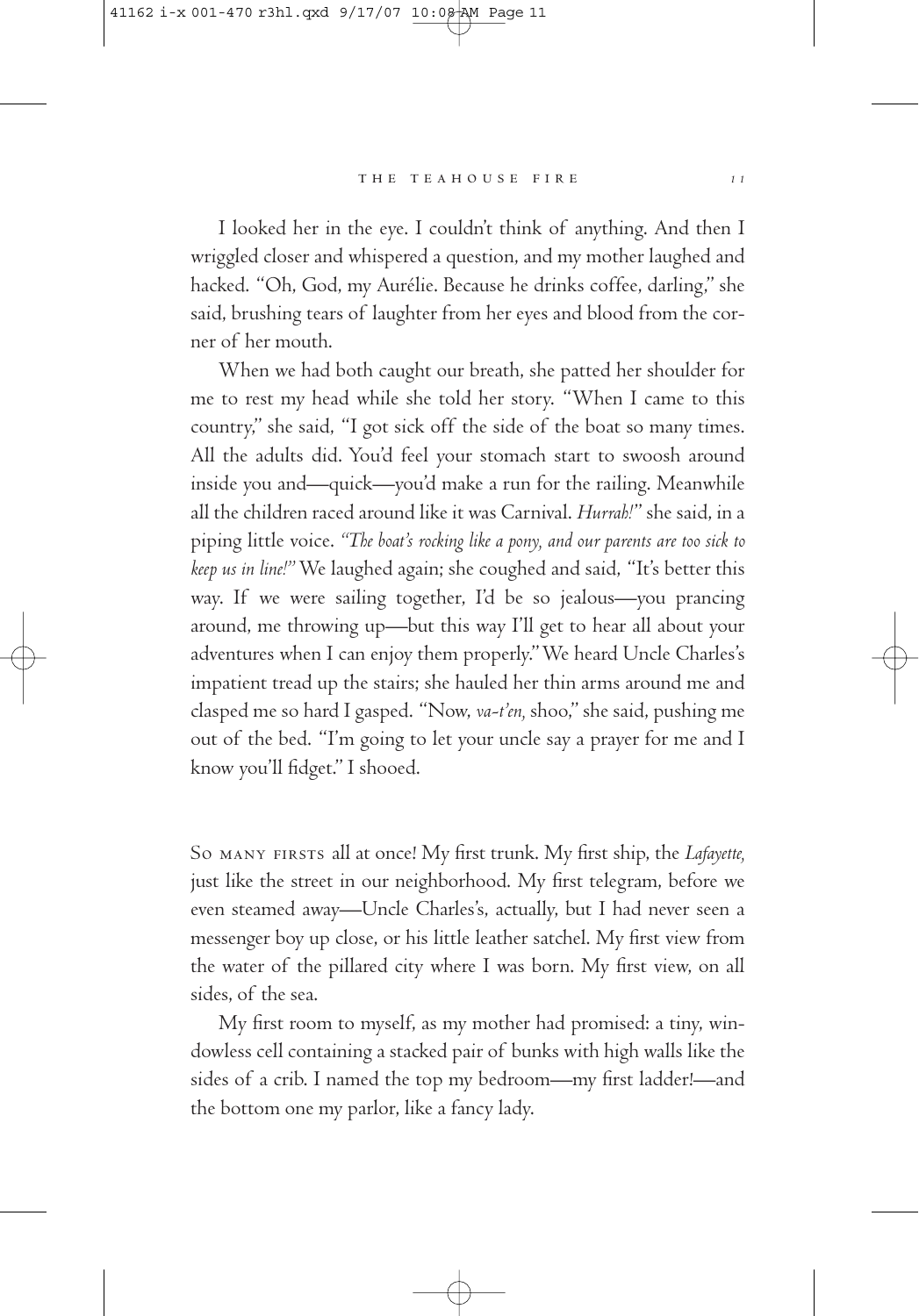My first meals my mother hadn't cooked. I remember how exotic it was my first day of school, how sophisticated I felt, in my plaid uniform and Saint Claire medal, eating the apple and bread and cheese my mother had sent down with me. (She did not want me eating the nuns' food, she said. I was grateful; what I saw—and smelled—of the other students eating at the Saint Patrick's refectory was one long nightmare of soggy boiled greens.) Even so, how much more grown up I felt eating roast chicken on a tray by lamplight in my parlor bunk with Clara, while Uncle Charles ate with the other Jesuits in the dining room. *So this is how it is for him. The food appears, the dishes vanish.* So easy. *Auprès de ma blonde,* I sang to my kerchiefed doll. Later, my stomach hurt.

Maybe there was some truth to my mother's idea that children could learn languages faster. When the seven Brothers met each morning to study Japanese, I was always the first to raise my hand—*this, that, the other; here, there, over there; yesterday, today, tomorrow*—until Uncle Charles asked me to stop joining them for class. "The presence of a child distracts us from our labor," he explained, and so I studied on my own in the gloomy ship library, quizzing Clara—*I gave the book to the teacher; the teacher gave the book to me*—as Uncle Charles, daily, quizzed me.

After seven days, and seven letters to my mother on French Line stationery, we changed ships in Southampton, England, for the P&O Line. We took the *Poonah* bound for Alexandria—the very ship, the captain told us, on which the great acrobat Blondin had trained for his Niagara Falls feat by walking a tightrope strung between the main and mizzen masts. A framed engraving of the event hung in the ship's library: Blondin, blindfolded and barefoot midway, smoking a pipe. In place of the solemn volumes of French philosophy on the *Lafayette,* the British ship library had Shakespeare and fairy tales. I remember thinking, that first afternoon as we bobbed in the harbor, how lucky I was, sitting with my doll and all those books in that sunny window, savoring the promise of a letter from my mother when they passed out the Southampton mail the next morning.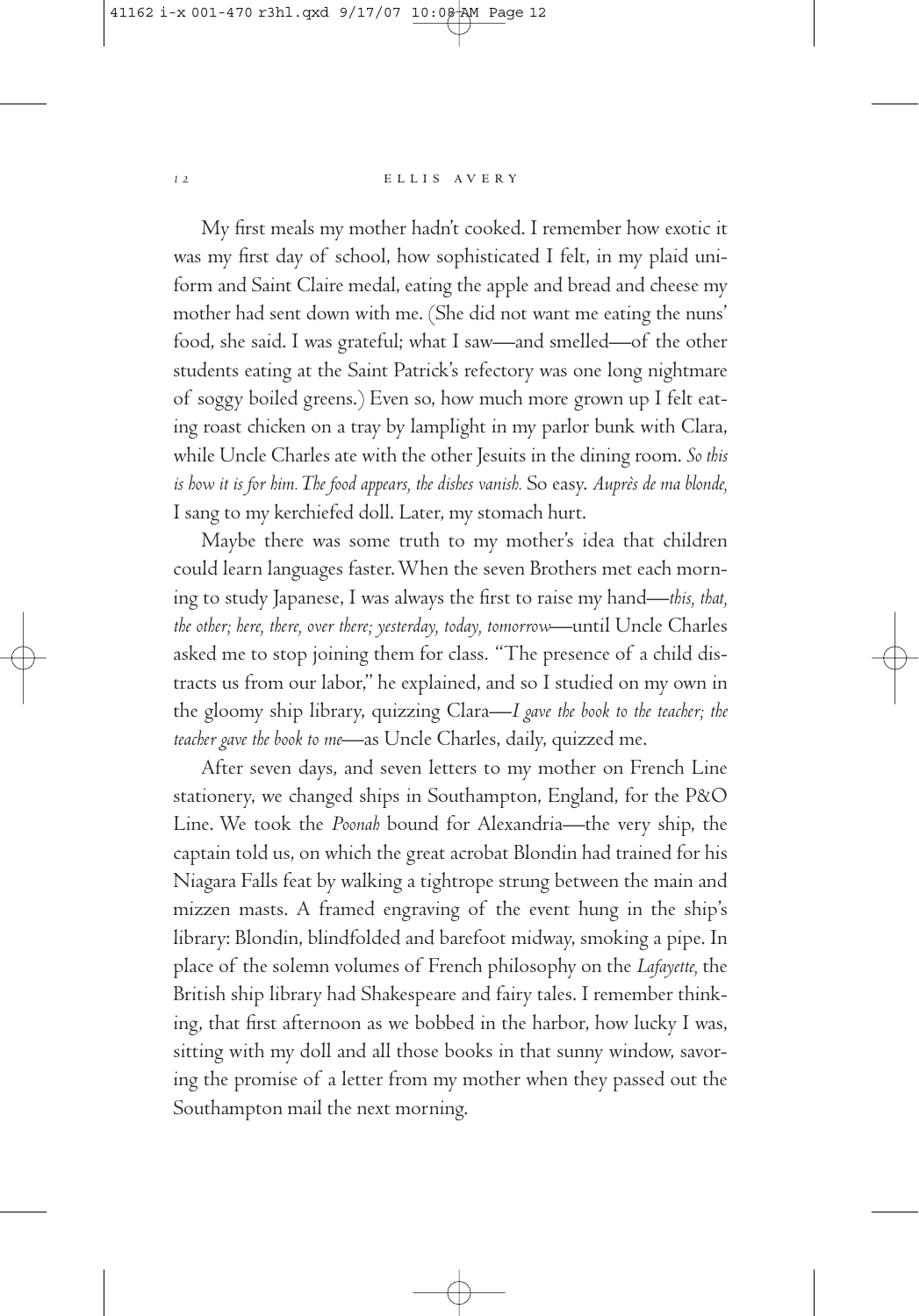At the end of the day, when I lay in my new compartment, this one even smaller than the last, Uncle Charles came in with a lamp to say good night. "There's only one bed this time," I said, rocking experimentally against the narrow sides of the new crib-bunk. "Where would *Maman* sleep?" I yawned.

Uncle Charles blinked in the darkness. Something in his face woke me up.

"What?" I asked, sitting up to see him in the light. Some unsaid anger—or panic?—scuttled across his features.

He composed himself. "The Sisters in New York sent a message," he said. "One of the Southampton Brothers told me."

My stomach twisted inside me. Of course I knew, but I wanted to make not knowing last longer. "She can't come on the next ship, either?" I squeaked. *Say nothing, Uncle Charles,* I thought.

"God took her just after we left."

I pulled the covers to my chin, and pressed my fists to my ears.

"The Sisters buried her in the churchyard at Saint Patrick's." "No."

"God will purge His handmaiden of her sins," he said, "and draw her to His side in heaven."

"No," I said.

"I know you mourn, but you must rejoice for her immortal soul."

"Good night," I said, choking, and shut my eyes tight. I did not open them when he blessed me.

I know I read and ate and studied and slept on the *Poonah,* but I remember very little. I know we crossed the Mediterranean, took a nightlong train across the desert to Suez, and steamed off again on a new ship, but those numb winter months are lost to me. All I see is the engraving, the tightrope, the blindfold. We did not mention her, neither Uncle Charles nor I.